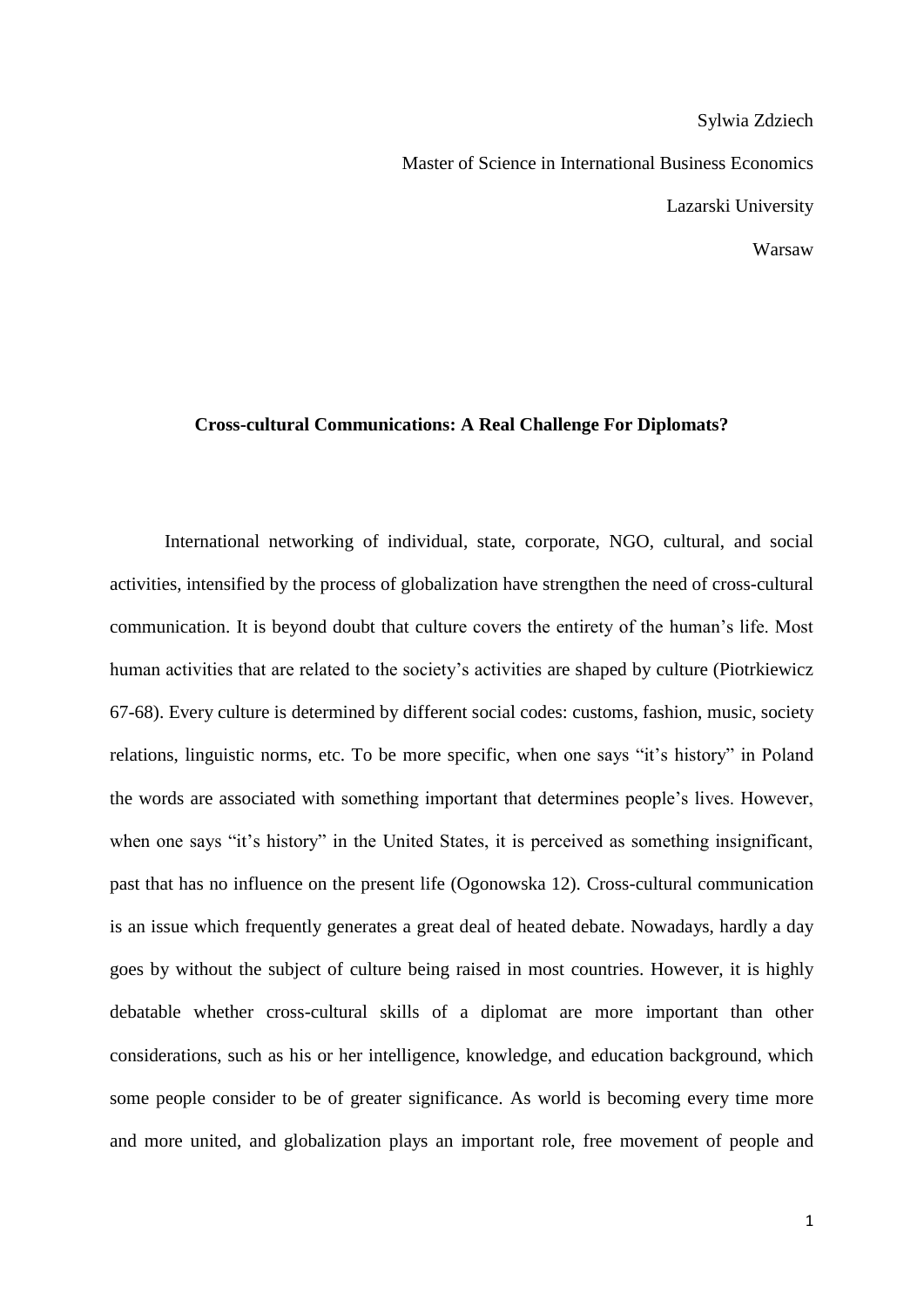workforce, one should not overlook the fact that in order to be a successful negotiator one must be able to communicate effectively within various cultures.

To begin with, during the cross-cultural negotiations, diplomats represents not only the aims of their visit, but also the culture they belong to (Matsumoto, Juang 553). Effective intercultural negotiations require a diplomat to look into the variety of cultural values from other countries and compare them to their own values, which are obviously determined by their own culture. It is important as intensive contacts can lead to successful negotiations and undertaking of action. However, language and communications skills are demanded in order to guarantee that the message sent to the other party will be understood correctly, not only cognitively but also emotionally (Hofstede 436). Experienced diplomats usually need a professional savoir faire, which enables them to negotiate fruitfully on subjects they are empowered to decide by themselves. The only problem is that when a diplomat has to negotiate a really important issue, she or he is monitored by politicians, who have power but unfortunately no diplomatic savoir faire. This is due to the fact that they often decide about the domestic situations and this is the role for diplomats to explain it to foreign negotiation partners (Hofstede 436).

What is more, cross-cultural communications can be done on two spheres: verbal and non-verbal. Verbal communication can be simply described as computing thoughts through words. However, as languages vary significantly a problem of untranslatability arises. More to the point, in Japanese "hai" means "yes". However, Japanese people use "hai" not only to confirm something, but also to express interest in the conversation. This small difference creates a lot of problems to translators and diplomats. Some of them misinterpret the word 'hai' (Griffin 155). Another good example of culture differences is silence. Giles, Coupland and Wiemann (1992) conducted research comparing the Chinese and American opinion on talking. Americans perceived talking as something pleasant and important, and as a way of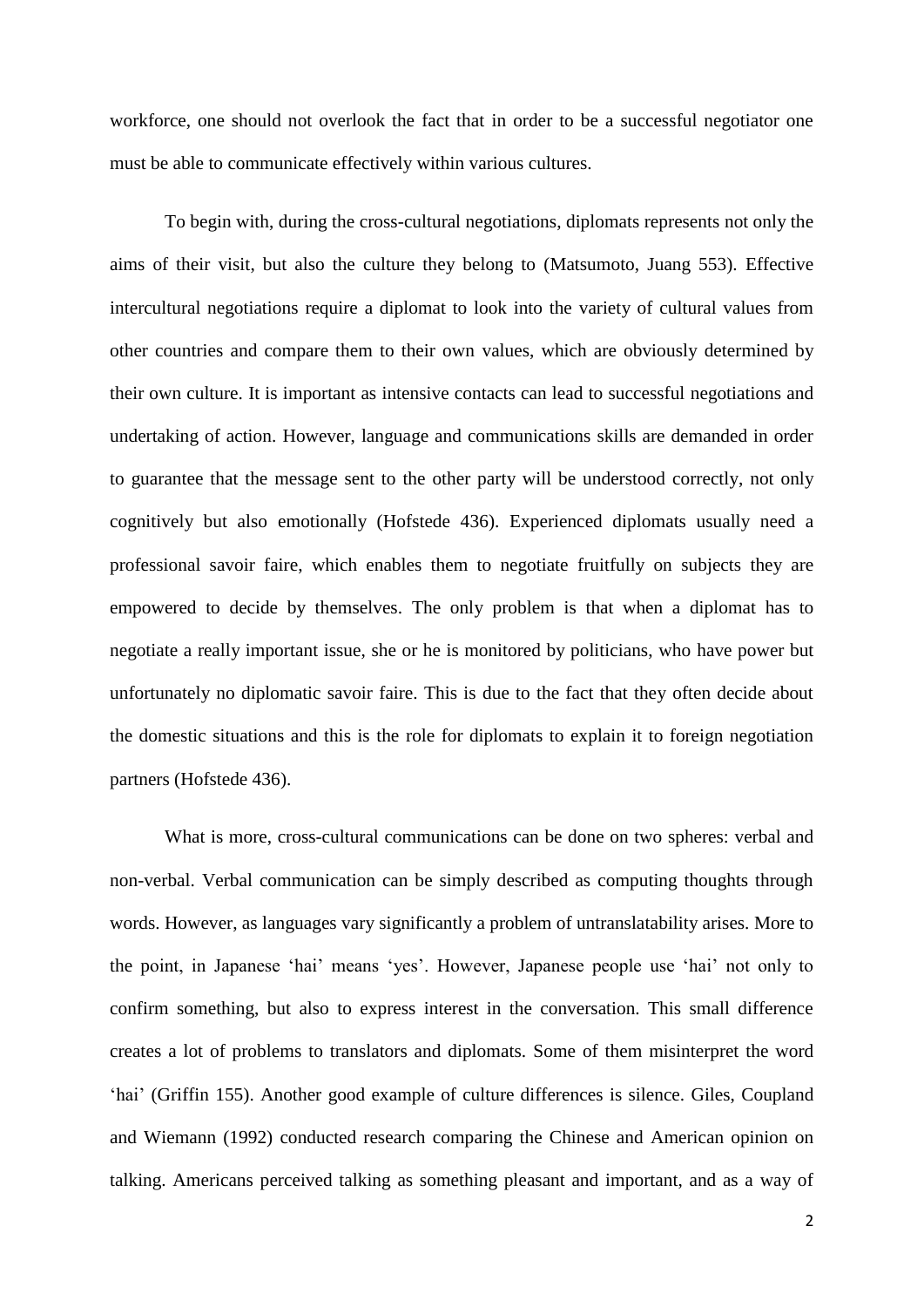controlling what goes on while Chinese were more keen on silence and they perceived quietness as a way of controlling what goes on. Moreover, Japanese people found silence as a tool to control negotiations (Smith and Bond 141). By the same token, in Finland silence means attentiveness and encouragement to the speaker to continue, while in some countries speaker will go on while he or she receives verbal or non-verbal acknowledgement that he or she is listened. If a speaker misunderstands the meaning of silence, it can lead to conflicts, distrust, communication breakdown, and even to the end of the negotiation process.

Additionally, it is vital to point out that communication involves also non-verbal aspect. People look, smell, gesture, position their bodies, shift their posture, and emit facial cues such as smiles. One can easily offend people from different cultures by inappropriate use of, for instance, the "thumbs up" sign, which in various cultures has a different meaning. "Thumbs up" is commonly associated with "OK" meaning (Hodge 110). However, in Iran and in Bangladesh it is an obscene gesture. In Japan it means a man or a male gender. In Greece and Sardinia it means "get stuffed". Furthermore, in the USA it is traditionally used by hitchhikers to solicit rides (Axtell 53). As it can be concluded from the above-mentioned examples that one has to bear in mind all different meanings of a specific gesture in order to use it correctly. Also, many diplomats underestimate the importance of clothes and colours. For example, white in most countries stands for purity, youth, and innocence. In many cultures it is a brides" colour, but not in Indian culture where a bride wears a red or yellow dress. Moreover, in China, Japan, and South Korea white is used for mourning (Bartosik-Purgat 131). For a young diplomat wearing a white dress during official meetings in China will be perceived as disrespect to their culture. The other vital difference is the perception of distance. To take one example, Arabs do not share the American concept of 'personal space' neither in private meetings nor in public situations. It can be easily observed that American people try to keep their distance during meetings while Arab people try to shorten the distance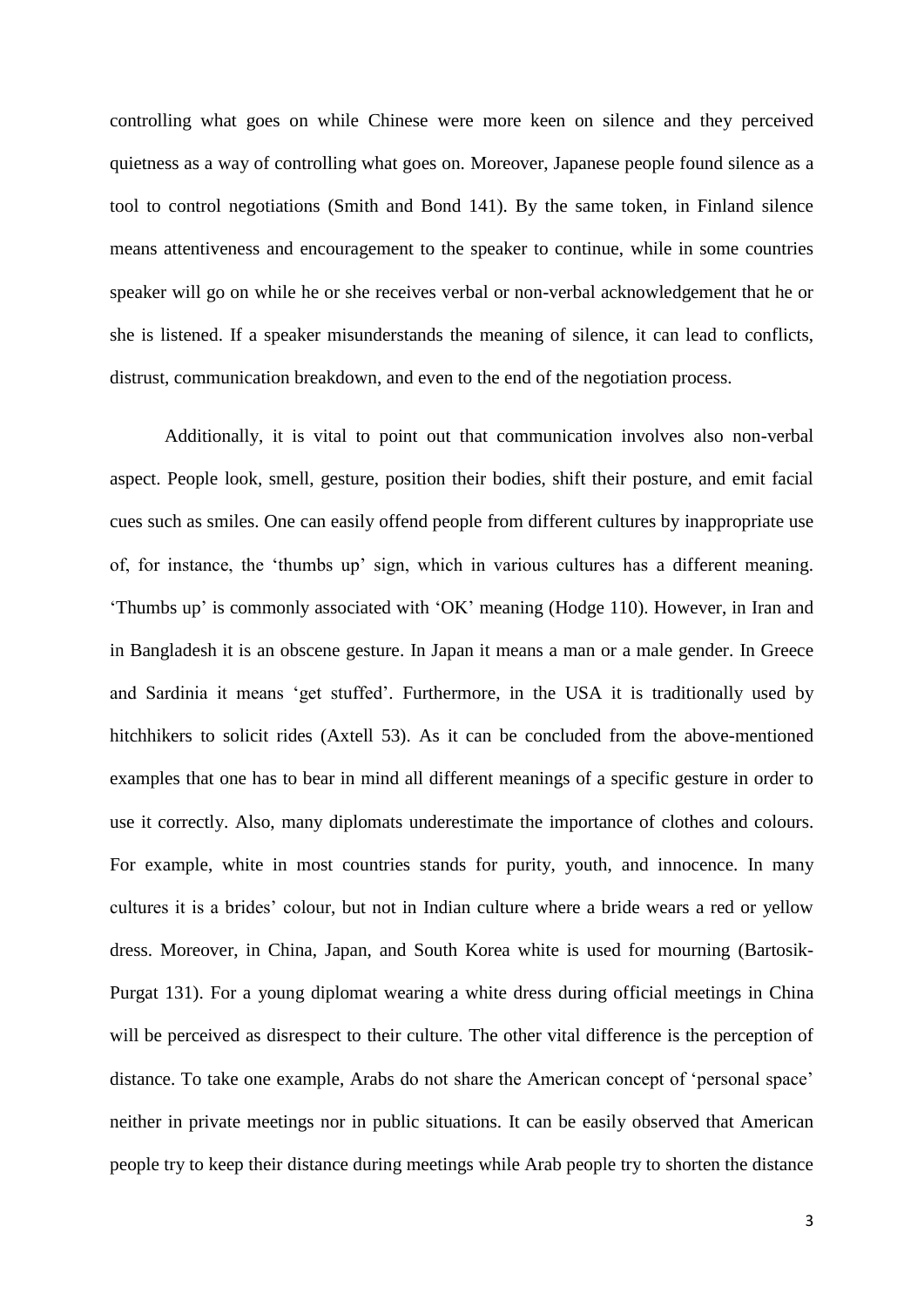and they come closer. It looks like an 'American-Arab dance', all space in the room is used. It is also worth mentioning that greetings vary among countries. In Saudi Arabia greeting is a kind of ritual. First, a person should say *salam alaykum*, then shake a hand and say *kaif halak.* (Bartosik-Purgat 101). An Arab man can hold your arm and kiss you on both cheeks. If he is accompanied by a woman, do not expect that she will be even introduce to you (Bartosik-Purgat 101). In China the most appropriate greeting is a bow and eventually a handshake. In Syria men greet themselves by embracing while women by kissing on cheeks (Bartosik-Purgat 103). In US it is common to shake hands firmly. By contrast, in France a traditional American handshake is considered too rough and rude. French people prefer a quick handshake with only slight pressure (Braganti and Devine 25).

All things considered, culture can be a platform for international relations, an aspect determining political and economic relations among countries, a guarantee for maintaining country"s sovereignty and independence, a tool for political activity – cultural diplomacy and the culture"s promotion in the world (Zenderowski, Cebul, Krycki 128). Culture differences manifest themselves in several ways. The differences among cultures, at the international level and also at the domestic level, create a great challenge for diplomats. In order to deal with cultural-bound obstacles a diplomat not only needs knowledge about the target culture, and well-matched methods of negotiation, but also a great deal of creativity and talent. He or she needs to be a kind of mediator between two cultures. Furthermore, he or she should be able to identify intercultural barriers and solve them. As a matter of fact, the best diplomats are those who are able to combine their knowledge and intelligence with cross-cultural communication skills.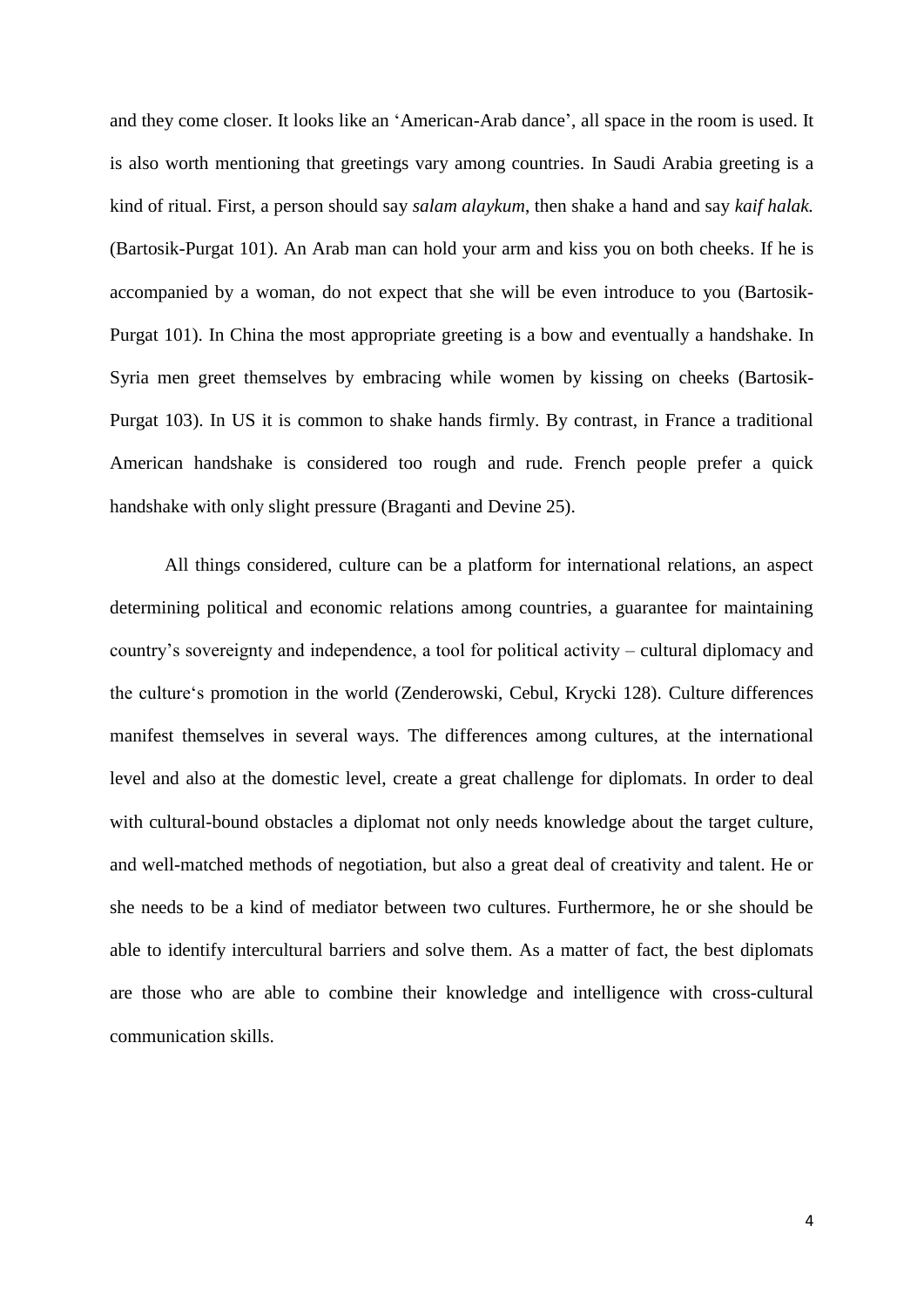## **References:**

Axtell R. E. *Gestures: The Do's and Taboos of Body Language Around the World.* New York: Wiley, 1991. Print

Bartosik-Purgat M., *Otoczenie Kulturowe w Biznesie Międzynarodowym,* Warszawa: Polskie Towarzystwo Ekonomiczne, 2006. Print

Braganti N. L., Devine E., *European Customs and Manners: How To Make Friends And Do Business In Europe,* New York: Meadowbrook Press, 1992. Print

Giles H., Coupland, N. and Wiemann, J. M. *Talk is cheap..but my word is my bond: Beliefs about talk*, in K.Bolton and H. Kwok (eds), Sociolinguistics Today: Eastern and Western perspectives, London: Routhledge, 1992. Print

Griffin R. W, *Management*, 10<sup>th</sup> edition, South-Western: Cengage Learning. 2010. Print

Hodge S., *Global Smarts: The Art of Communicating And Deal Making Anywhere in The World*, Canada: John Wiley&Sons, Ics., 2000. Print

Hofstede G., *Culture's Consequences. Comparing Values, Behaviors, Institutions, and Organizations Across Nations*, London: Sage Publications, 2001. Print

Matsumoto D., and Juang L., *Psychologia Międzykulturowa*, Gdańsk: Gdańskie Wydawnictwo Psychologiczne, 2007. Print

Ogonowska M. (ed.) *Przekładając nieprzekładalne.* Gdańsk: Wydawnictwo Uniwersytetu Gdańskiego. 2000. Print